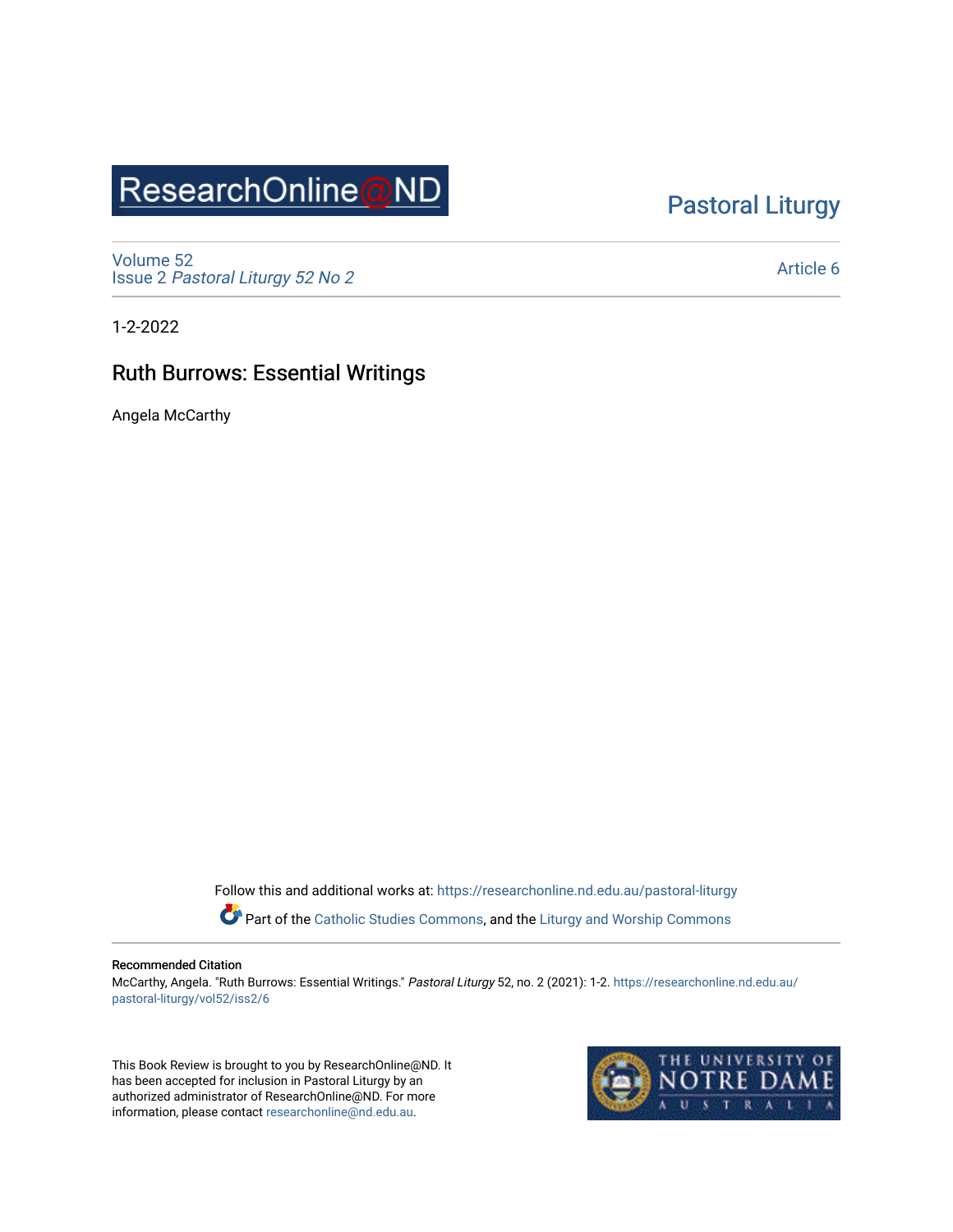

**Book Review**  By Angela McCarthy

Jones, Michelle. *Ruth Burrows: Essential Writings.* Modern Spiritual Masters Series. Maryknoll, New York: Orbis Books, 2019. ISBN 9781626983120

Occasionally a book comes to you that has to be read slowly and Jones' work on Ruth Burrows is one such book. Ruth Burrows, otherwise known as Sr Rachel OCD, was the focus of Michelle Jones' PhD thesis. Jones is a consecrated woman living in southern Western Australia, who is affiliated with the Carmelite Monastery at Quidenham, England. She has visited the monastery and met with Sr Rachel.

The reason for the slow reading is that the material is very dense and requires the reader to stop and consider the implications of what is possible to absorb into one's own life and spirituality. It is also possible to simply dip into the text and retrieve a paragraph or two for quiet thought and sustenance and in that sense, there are many different ways to move through the book.

Sr Rachel left home at 18 years of age to join the Carmelite sisters in the early 1940s, turning down an offer to attend Oxford University. Jones explains how she was an oversensitive child born into a family of eight children and as a result 'suffered from profound and relentless anxiety' (4). Within the confines of a Carmelite convent that suffered from poor leadership, her suffering continued but it is through the suffering that her insights into life emerged. By world standards her life is a failure, she achieved nothing, and yet through her profound writings one becomes aware that she was able to enter into a state of total emptiness in Jesus, 'surrendering her poverty to God in trust' (5).

Jones explores the writings of Sr Rachel and offers five interrelated themes for consideration. 'First, the Christian life is about the transformation of the ego into the very life of Jesus' (10). Secondly, the mystical life is precisely the transformation of the ego from egocentricity into the self-emptying life of Jesus. The third theme is the transformation of our self-centredness and of every aspect of our lives into Jesus's receptivity to God's love. The fourth theme 'is that our being taken into Jesus's life of love is a collaboration between human effort and God's grace' (11). The final theme emphasises that the cultivation of openness to God's gift of love is through faith and trust. When Sr Rachel speaks of this deep trust she is taking us beyond our usual level of understanding what it means!

The material that Jones presents from Sr Rachel's writings provides a structured insight into these themes and the way in which she has learnt to move towards an encounter with God where she can receive God's total self-gift. Two of the sources are not published but all of the remaining material belongs to the published works of Sr Rachel. Jones' selection and placement of material within the chapters in this book point to two things: Jones' has a deep and comprehensive understanding of Sr Rachel's work and, therefore, she has been able to construct a pathway through the writings in such a way that we can journey with increasing understanding. Jones begins each chapter with a brief outline and background and then leads to the assembled excerpts from Sr Rachel's own writings.

Chapter one offers an insight into her beginnings and understanding of herself and her family: 'I was born into this world with a tortured sensitivity' (15). She describes her conversion, but this does not seem like a joyful experience. It was a radical change but from then on, the path lay in a deep darkness. It is through this darkness and her persistent way